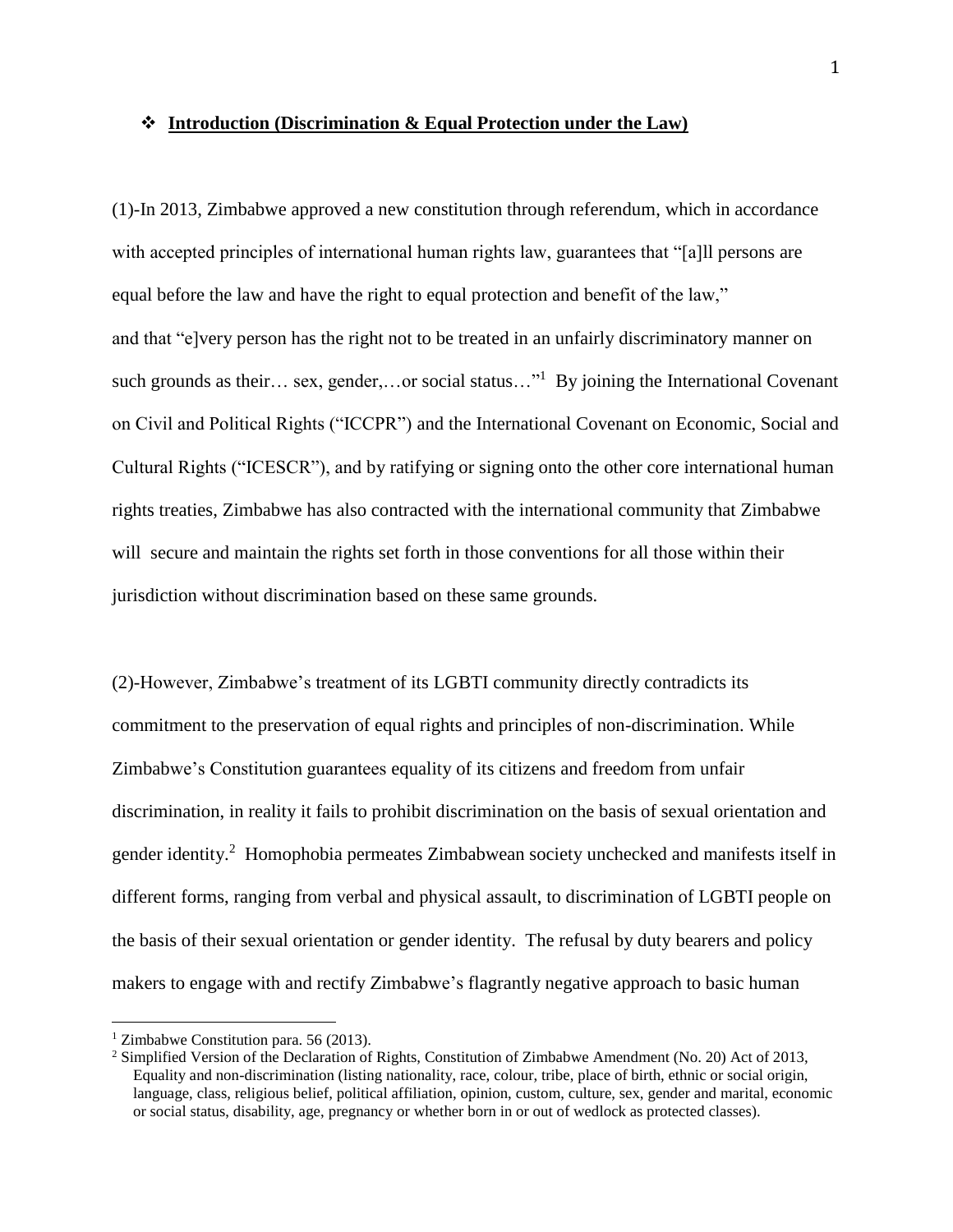rights for LGBTI individuals causes public intolerance to become deeply ingrained in Zimbabwean community and reinforces the general stigmatization of sexual minorities in society.

(3)- Zimbabwe has failed to protect LGBTI individuals from numerous human rights abuses within its jurisdiction. By directly curtailing fundamental rights through state action, allowing others to abuse the fundamental rights of the LGBTI community with impunity, and by not protecting sexual minorities from discrimination or guaranteeing their equal protection under law, Zimbabwe is in direct violation of both its own constitution and its international human rights treaty obligations.

### **Human Rights Violations of LGBTI Persons in Zimbabwe**

### **1. Criminalization of Same Sex Activity**

(4)-Zimbabwe's criminalization of same sex activity is in direct violation of its treaty obligations under the ICCPR to not subject individuals to arbitrary or unlawful interference with their privacy<sup>3</sup>; not to arbitrarily detain<sup>4</sup>; and to guarantee equal protection of law for everyone within its jurisdiction. 5 The ICCPR's Human Rights Committee ("H.R. Comm.") has found that the ICCPR's reference to sex in its equal protection provisions is to be taken as including sexual orientation.<sup>6</sup> The Committee has also stated that the right to privacy encompasses consensual

<sup>3</sup> *See* ICCPR Art. 17.

<sup>4</sup> *See id* at Art. 9.

<sup>5</sup> *See id* at Art. 26.

<sup>6</sup> *See* Toonen v. Australia No. 488/1992, U.N. Doc CCPR/C/50/D/488/1992 (1994).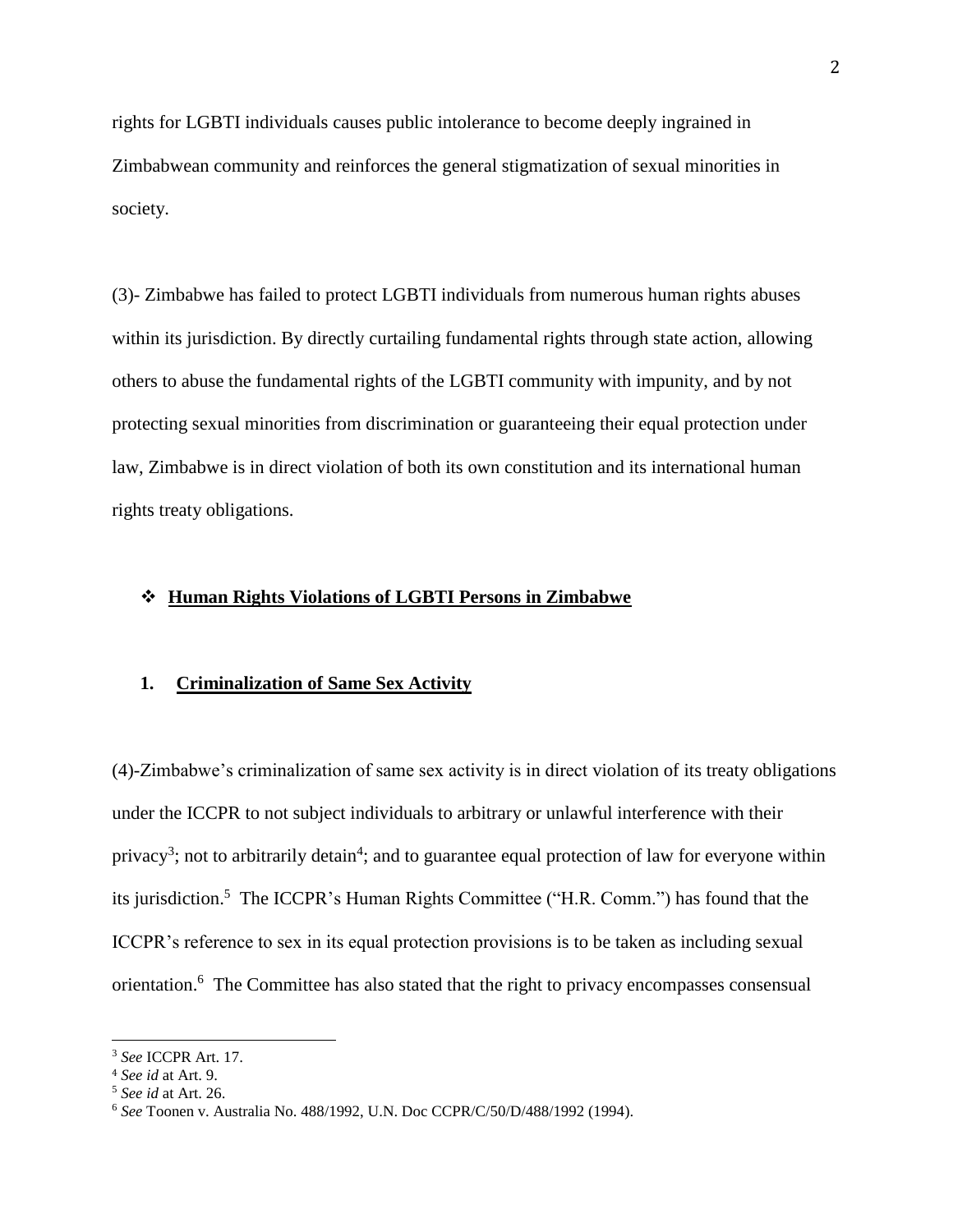sexual activity in private, regardless of the sex of the participants; that laws criminalizing same sex activity are in direct violation of the ICCPR; and that adult sodomy laws and their counterparts continuously and directly interfere with individuals' privacy and there is no reasonable or proportionate justification for the maintenance of such laws.<sup>7</sup>

(5)-In 2006, Zimbabwean Parliament quietly amended its criminal code to proscribe any same sex activity (including sodomy), calling it "sexual deviancy" and noting that a "reasonable person" would regard it to be "an indecent act."<sup>8</sup> Previously, Zimbabwe's criminal code only included proscriptions of sodomy; however, the 2006 amendments which created the current law— *Criminal Law (Codification and Reform) Act (Effective 8 July 2006)*—specifically, Section 73, added to the already strict sodomy laws, including the more expansive prohibition and criminalization of any activity perceived as homosexual in nature.<sup>9</sup> The current sexual deviancy laws carry a penalty of up to one year imprisonment and a fine of up to \$5,000.<sup>10</sup>

(6)-There are documented cases of arrests based directly on Section 73—both under charges of sodomy and under charges of indecent aggravated assault.<sup>11</sup> However, aside from arrests and/or

<sup>7</sup> *See id.*

<sup>&</sup>lt;sup>8</sup> See "Acts of Violence, Discrimination, and Other Abuses Based on Sexual Orientation and Gender Identity," Bureau of Democracy, Human Rights, and Labor: Country Reports on Human Rights Practices for 2014: Zimbabwe, *available at* http://www.state.gov/j/drl/rls/hrrpt/humanrightsreport/#wrapper. *See also* ILGA; Zimbabwe 2004, Art. 73; Zimbabwe's Criminal Law (Codification and Reform) Act.

<sup>9</sup> *See* "Zimbabwe," Sodomy Laws, (Apr. 23, 2007), *available at* http://www.glapn.org/sodomylaws/world/zimbabwe/zimbabwe.htm.

<sup>&</sup>lt;sup>10</sup> See "Acts of Violence, Discrimination, and Other Abuses Based on Sexual Orientation and Gender Identity," Bureau of Democracy, Human Rights, and Labor: Country Reports on Human Rights Practices for 2014: Zimbabwe, *available at* http://www.state.gov/j/drl/rls/hrrpt/humanrightsreport/#wrapper.

<sup>&</sup>lt;sup>11</sup> Section 73. Sodomy

<sup>(1)</sup> Any male person who, with the consent of another male person, knowingly performs with that other person anal sexual intercourse, or any act involving physical contact other than anal sexual intercourse that would be regarded by a reasonable person to be an indecent act, shall be guilty of sodomy and liable to a fine up to or exceeding level fourteen or imprisonment for a period not exceeding one year or both.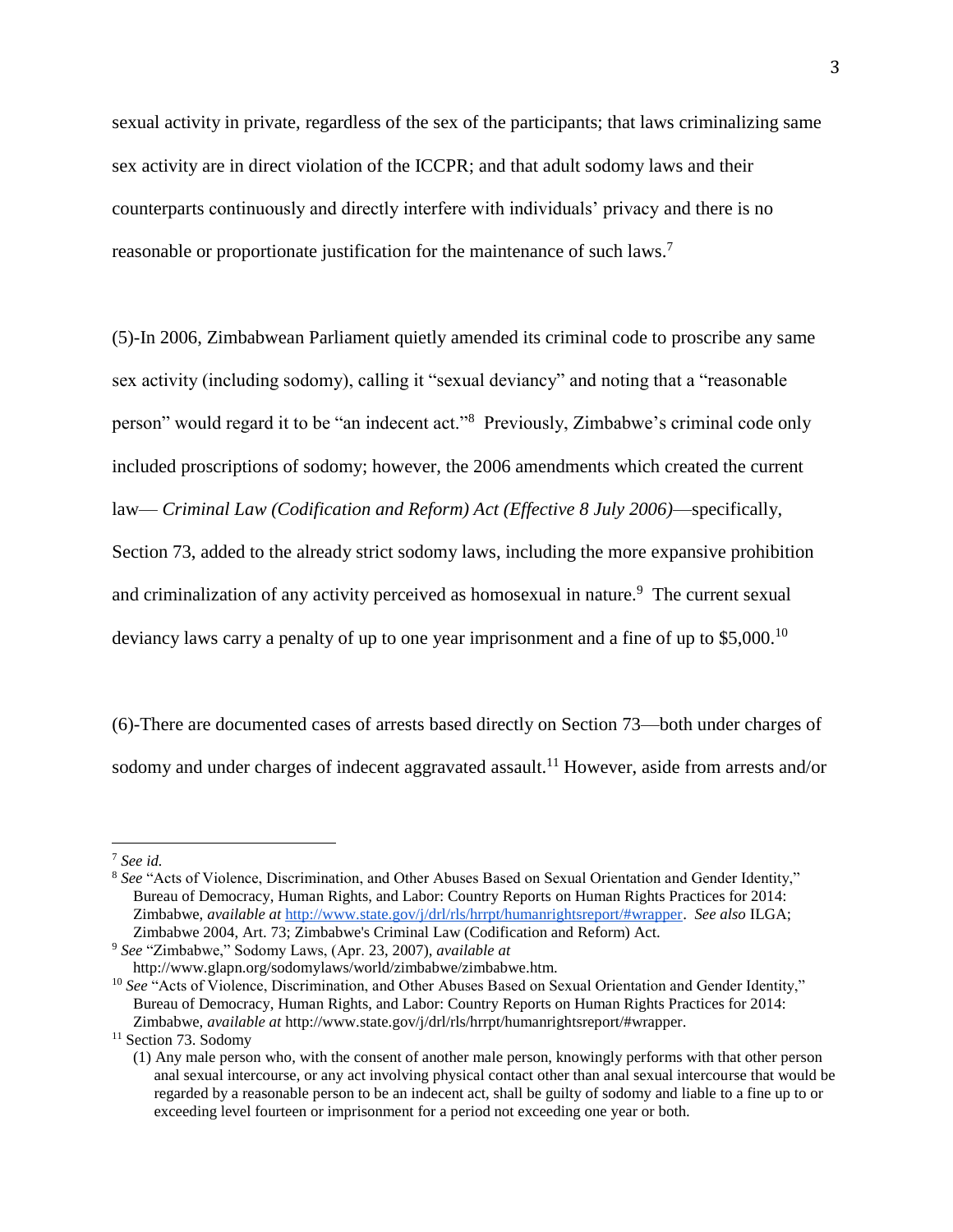detention based explicitly off of Section 73, many LGBTI individuals also experience arbitrary detention by authorities at a disproportionate rate simply due to their identity as sexual minorities. While some examples of detention may not be a result of laws directly criminalizing same sex activity, many other instances of Zimbabwe's arbitrary detention of LGBTI individuals are a result of the adverse consequence of the highly stigmatized and discriminatory environment which these laws create. LGBTI individuals are often detained ultimately simply for not conforming with hetero- or cis-normative ideals.<sup>12</sup>

(7)- Furthermore, at police stations and detention facilities, LGBTI individuals are intimidated and physically assaulted by police officers.<sup>13</sup> LGBTI individuals in Zimbabwe are often detained for hours at a time, without access to judicial recourse.<sup>14</sup> LGBTI individuals are frequently beaten, mocked, and forced to pay bribes in order to escape custody.<sup>15</sup>

young male person, shall be aggravated indecent assault or indecent assault, as the case may be; or

<sup>(2)</sup> Subject to subsection (3), both parties to the performance of an act referred to in subsection (1) may be charged with and convicted of sodomy.

<sup>(3)</sup> For the avoidance of doubt it is declared that the competent charge against a male person who performs anal sexual intercourse with or commits an indecent act upon a young male person—

<sup>(</sup>a) who is below the age of twelve years, shall be aggravated indecent assault or indecent assault, as the case may be; or

<sup>(</sup>b) who is of or above the age of twelve years but below the age of sixteen years and without the consent of such

<sup>(</sup>c) who is of or above the age of twelve years but below the age of sixteen years and with the consent of such young male person, shall be performing an indecent act with a young person; *see also* "Justice Patel suspends sodomy trial," The Zimbabwean, (Nov. 18, 2011, 9:18 A.M.), http://www.thezimbabwean.co/2011/11/justice-patel-suspends-sodomy-trial/.

 $12$  *Id.* (The issue of nonconformity typically arises in the bar or club social scene, where the police are brought to the attention of an individual who does not display heteronormative ideals).

<sup>13</sup> *See* GALZ 2012-2013 Violations Report, p. 33; GALZ 2014 Violations Report, p. 30.

<sup>&</sup>lt;sup>14</sup> ICCPR, Art. 9, para. 3 ("anyone arrested or detained on a criminal charge shall be brought promptly before a judge or other officer authorized by law to exercise judicial power and shall be entitled to trial within a reasonable time or to release."); General Comment 35 ("more precise time limits are fixed by law in most States parties and, in the view of the Committee, delays must not exceed a few days").

<sup>15</sup> *See* GALZ 2012-2013 Violations Report, p. 31; GALZ 2014 Violations Report, p. 44-47.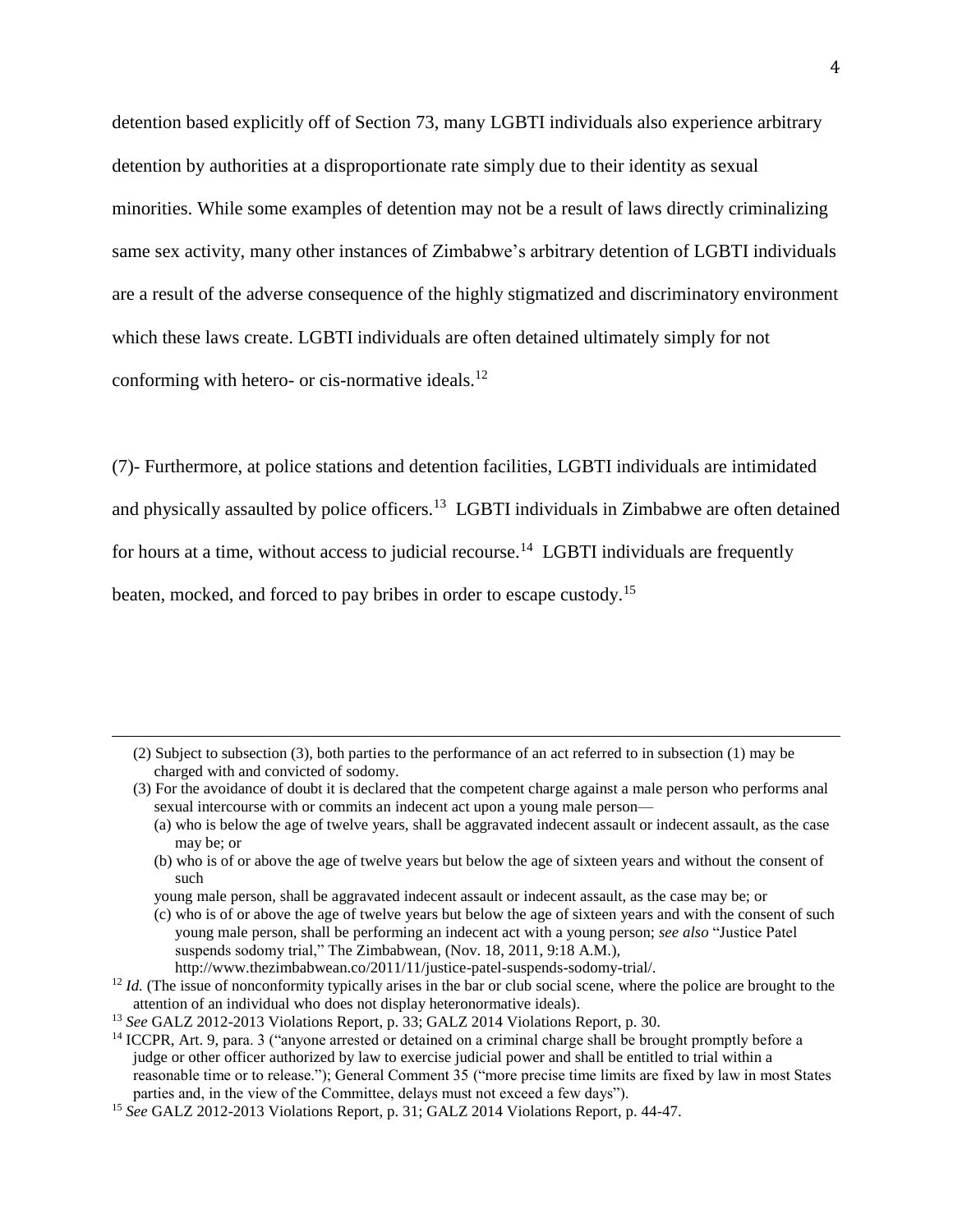(8)-The actual motivation for the criminalization of same-sex activity is also unclear. President Robert Mugabe has waged a vitriolic campaign against homosexuality, claiming it is a colonial import.<sup>16</sup> It has been suggested that sodomy laws have been used by the government in power to build poplar support, distract from other instances of corruption, and punish or sideline political adversaries; for example, just after Zimbabwe first banned homosexual acts in 1995, a court found Mugabe's predecessor, Canaan Banana, guilty of eleven counts of sodomy.<sup>17</sup>

(9)-Whatever the reason, such treatment of LGBTI individuals directly contravenes Zimbabwe's treaty obligations under the ICCPR to protect the right of privacy and to not subject individuals to arbitrary arrest or detention<sup>18</sup>; the Committee on the Convention Against Torture ("CAT") the object and purpose of which Zimbabwe must comply as a signatory—has also stated that the discriminatory treatment of LGBTI individuals in arrest and detention is inconsistent with CAT treaty provisions.<sup>19</sup>

<sup>&</sup>lt;sup>16</sup> See Bernardine Evaristo, "The idea that African homosexuality was a colonial import is a myth," The Guardian, (Mar. 8, 2014, 6:00 A.M.), *available at* http://www.theguardian.com/commentisfree/2014/mar/08/africanhomosexuality-colonial-import-myth.

<sup>17</sup> *See* Andrew Meldrum, "Canaan Banana, president jailed in sex scandal, dies," The Guardian, (Nov. 10, 2003, 9:17 P.M.), *available at* http://www.theguardian.com/world/2003/nov/11/zimbabwe.andrewmeldrum. Banana served one year in prison for his homosexual acts in 1999; *see also* Report of the Special Rapporteur to the General Assembly on hate speech and incitement to hatred, Promotion and Protection of the right to freedom of opinion and expression, A/67/357 (Sept. 7 2012) (noting that "[a]s with all human rights,…the exercise of the right to freedom of expression should not be aimed at the violation of any of the rights and freedoms of others, including the right to equality and non-discrimination."

<sup>&</sup>lt;sup>18</sup> ICCPR, Art. 9, para. 1 (Under the ICCPR, "no one shall be subjected to arbitrary arrest or detention").

<sup>&</sup>lt;sup>19</sup> CAT, Art. 10, para. 1 ("[E]ach State Party shall ensure that education and information regarding the prohibition against torture are fully included in the training of law enforcement personnel, civil or military, medical personnel, public officials and other persons who may be involved in the custody, interrogation or treatment of any individual subjected to any form of arrest, detention or imprisonment."); *see also* CAT, Art. 11 ("[E]ach state party shall keep under systematic review interrogation rules, instructions, methods and practices as well as arrangements for the custody and treatment of persons subjected to any form of arrest, detention or imprisonment in any territory under its jurisdiction…").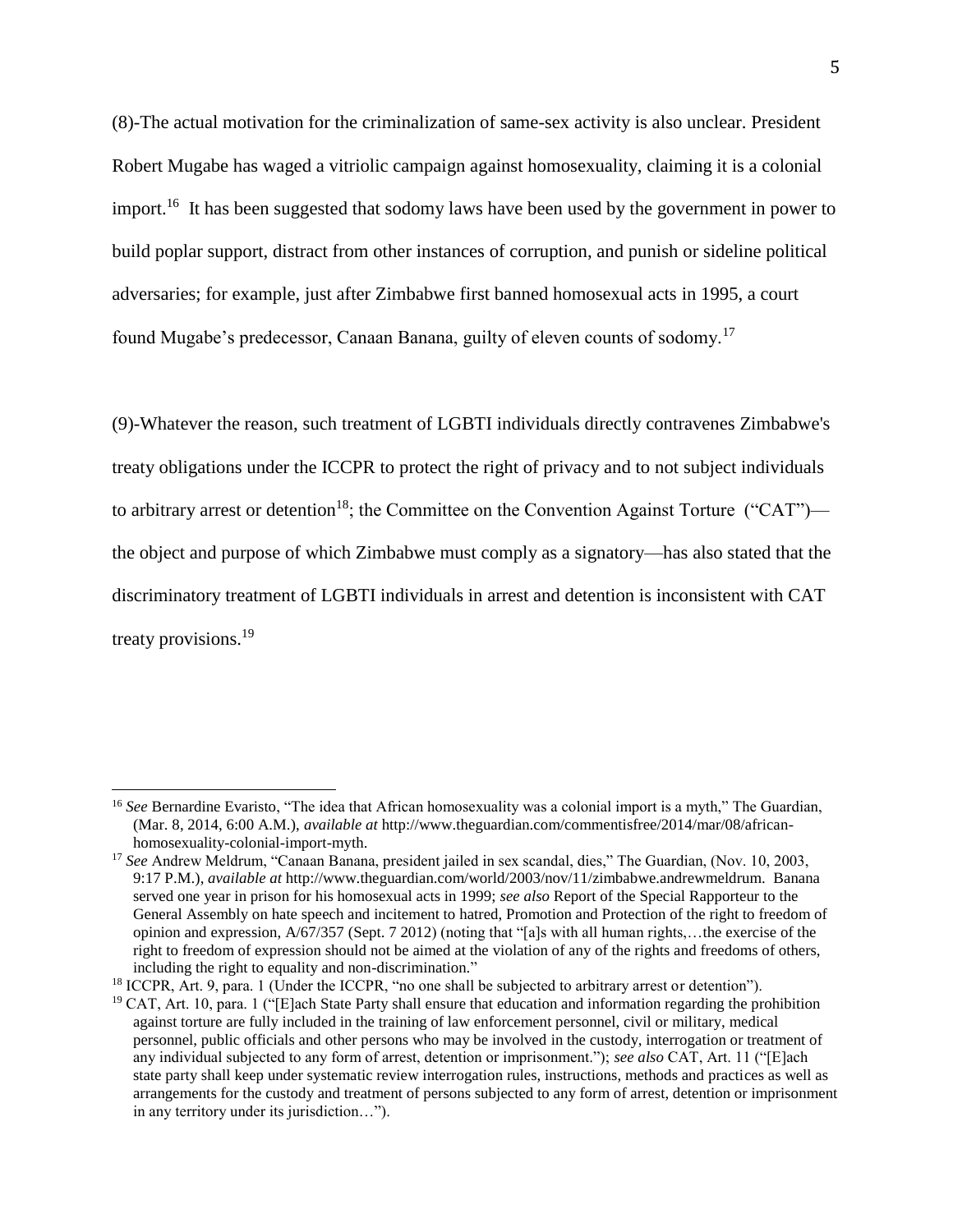### **2. Violence against LGBTI Persons**

(10)-International law, regardless of sexual orientation or gender identity, calls for states to protect every individual's right to security of the person and to protection against violence or bodily harm from both state and non-state actors. Article 9 of the ICCPR explicitly grants every individual the right to security of the person. The H.R. Comm. interpreted this article to ensure people's freedom from injury to the body and the mind as well as bodily and mental integrity.<sup>20</sup> The committee further interpreted this right to explain that the word "everyone" in this article refers to girls, boys, persons with disabilities, lesbian, gay, bisexual, and transgender persons as well as other distinct categories.<sup>21</sup> Article 9 requires States parties to take appropriate measures to protect individuals from threats to life or bodily integrity from any governmental or private actors.<sup>22</sup>

(11)-Additionally, Article 7 of the ICCPR prohibits the use of torture or cruel, inhuman, or degrading treatment or punishment against any individual. The aim of this article is to once again protect an individual's dignity as well as physical and mental integrity.<sup>23</sup> The Committee interpreted this right to require states to provide legislative and other measures necessary to protect this right and imposes a special protection of particularly vulnerable persons. $^{24}$ Additionally, this right is not subject to derogation, and there is no justification or extenuating circumstances that can be invoked to excuse a violation of this article.<sup>25</sup> Furthermore, CAT's

<sup>&</sup>lt;sup>20</sup> Human Rights Committee, ICCPR General Comment 35 para. 3.

<sup>21</sup> *See id* at para. 3.

<sup>22</sup> *See id* at 35 para. 7.

<sup>23</sup> Human Rights Committee, ICCPR General Comment 20 para. 2.

<sup>24</sup> *See id* at para. 2,11.

<sup>25</sup> *See id* at para 3.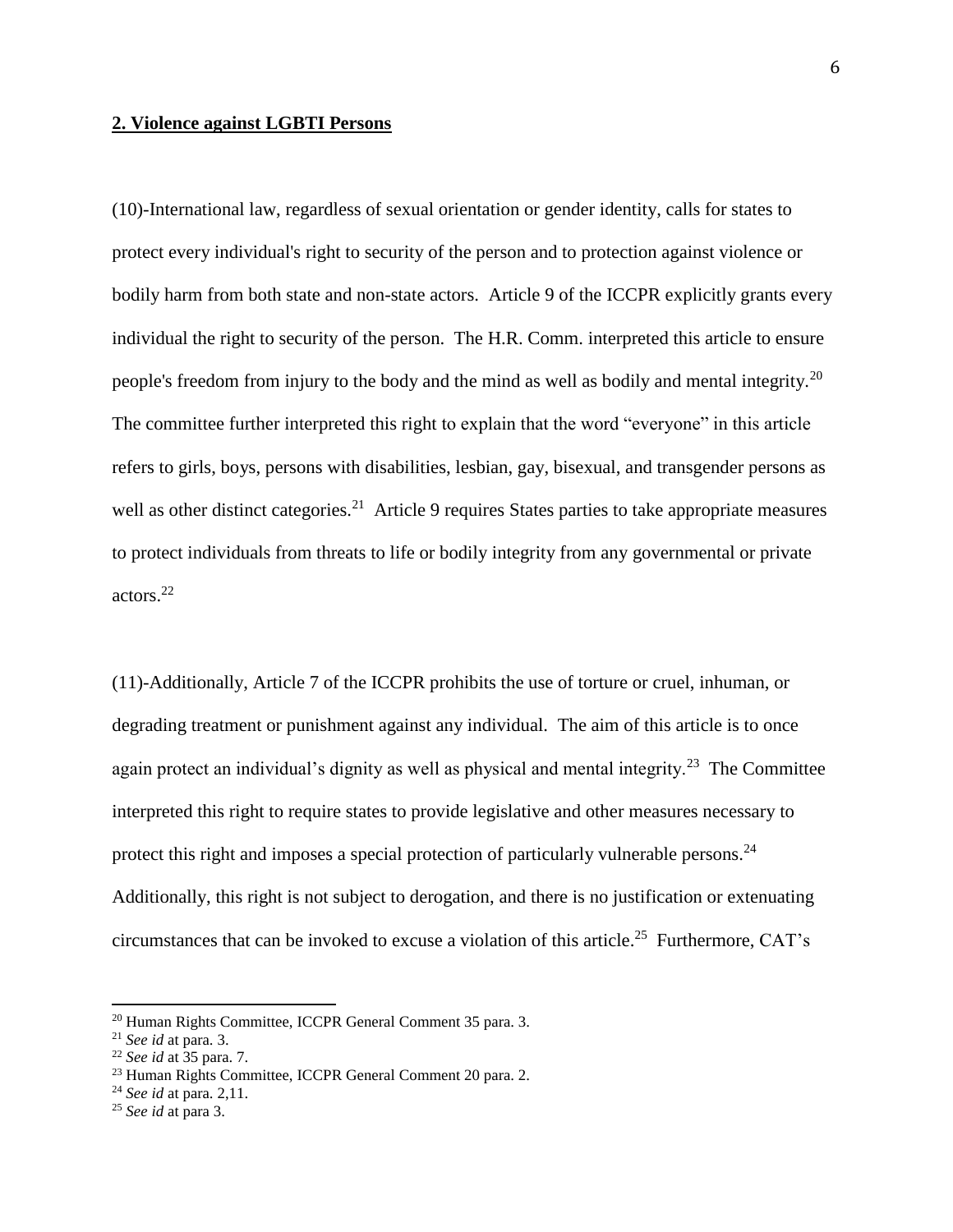Article 4 requires states to ensure that all acts of torture are criminalized under state law and Article 5 calls on states to take necessary measures to establish its jurisdiction over Article 4 offenses.

(12)-In Zimbabwe, there have been a number of reports citing incidents of violence against LGBTI persons. In many cases, the violence in question is perpetrated directly by state actors. Just in the last few years, there have been multiple reported instances where LGBTI individuals in Zimbabwe have been physically assaulted by police officers while in police custody.<sup>26</sup> Furthermore, there have been a number of instances where the state has also directly committed acts of violence towards individuals who were not detained for criminal matters.<sup>27</sup> The state also allows violence to occur against LGBTI individuals with impunity. Since Zimbabwe's last UPR cycle, a number of violent incidents have occurred against LGBTI individuals either in social settings, such as neighborhood bars, or after having their sexual orientation revealed to family members or neighbors—and in none of these reported cases have perpetrators been brought to justice. 28

#### **3. Extortion**

l

(13)-According to the Zimbabwean Criminal Law, an individual is liable to a fine or twice the value of the property obtained as a result of the committed act of extortion, whichever is greater;

<sup>26</sup> *See* GALZ 2014 Violations Report, p. 24. In December 2014 a transgender woman reported that she was physically assaulted by 3 police officers while in police custody after being arrested for defamation of character.

<sup>27</sup> *See* GALZ 2012-2013 Violations Report, p. 31. In December 2013, police officers attached 15 GALZ members at an end of the year party for wearing t-shirts with "same love" in rainbow colors written on it.

<sup>28</sup> *See* GALZ 2014 Violations Report, p. 20. In January 2014, a 20-year-old lesbian fell victim to a physical assault by her partner's husband when he attacked her with a golf club after finding out about their relationship. In February 2014, a transgender women was attacked by security personnel and other patrons at a bar after arriving dressed in drag.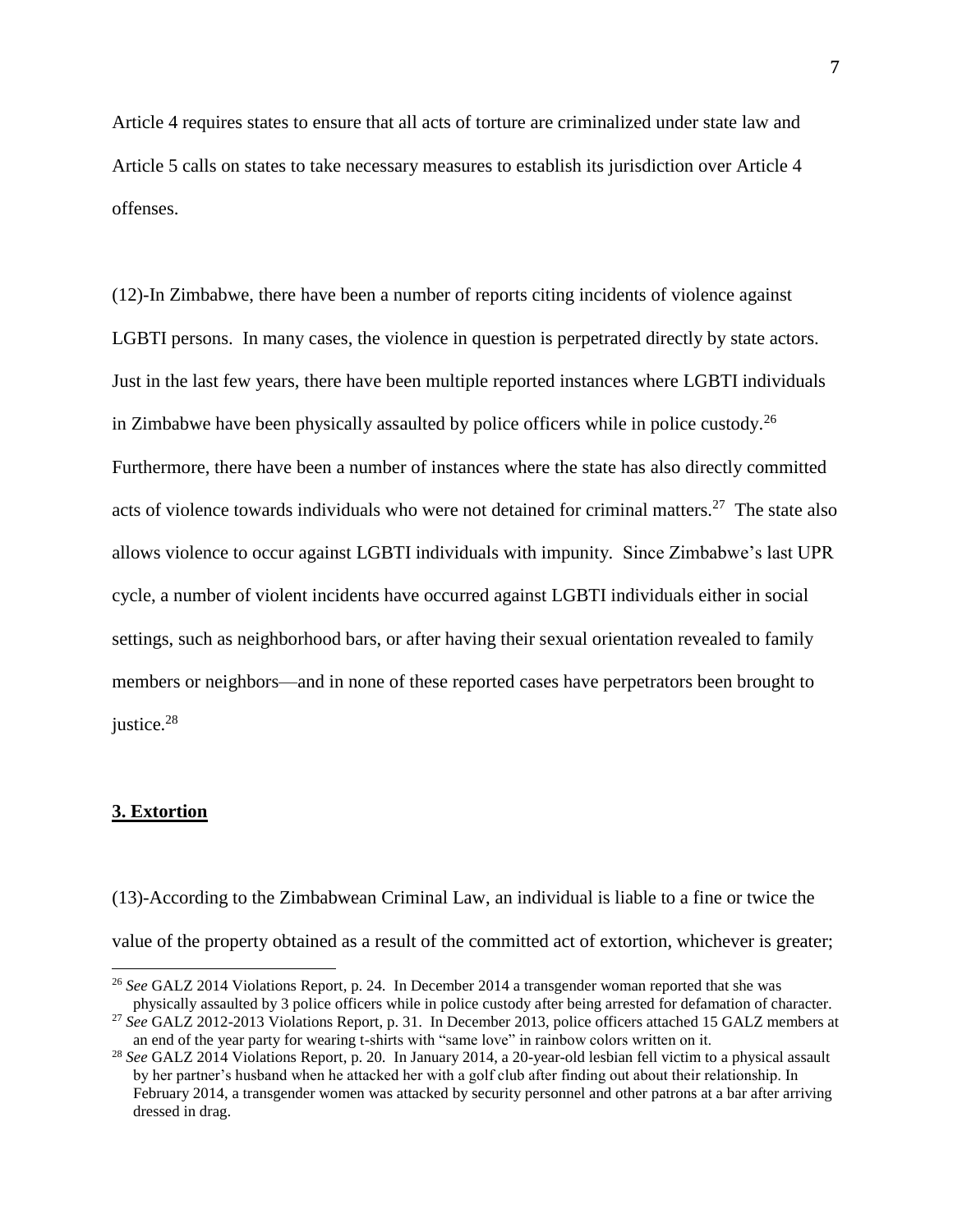or imprisonment for a period not exceeding fifteen years.<sup>29</sup> Yet extortion with impunity against LGBTI individuals in Zimbabwe has been documented on both a state-based and privatized level. Extortion has taken the form of demands for money, personal belongings, or other valuables in order to keep the blackmailer silent.<sup>30</sup> LGBTI individuals often succumb to such extortions due to a fear of being discriminated against, being disowned by their family, or being faced with the possibility of criminal charges due to Section 73 or other relevant laws which discriminate against LGBTI people. By allowing such flagrant extortion to occur without bringing perpetrators to justice, Zimbabwe is denying LGBTI individuals equal protection of the law in direct contravention of its own laws and its obligations under the ICCPR.<sup>31</sup>

(14)-Compounding this problem, when members of the community do not give in to the extortionist's demands and are subsequently outed, many of these LGBTI individuals then must face a plethora of physical and mental hardships, which sometimes even include spiritual cleansing and/or eviction or disownment.<sup>32</sup> In some cases, outed individuals have even been subjected to illegal "corrective measures" such as forced marriages<sup>33</sup> or forced rape,  $34$  also perpetrated without consequences from the state.

 $\overline{a}$ 

8

<sup>29</sup> Zimbabwean Criminal Law Act 6, Section 134.

<sup>30</sup> *See* GALZ 2012-2013 Violations Report, p. 31; GALZ 2012-2013 Violations Report p. 44-47.

<sup>31</sup> ICCPR, Art. 26.

<sup>32</sup> *See* GALZ 2012-2013 Violations Report, p. 17, 40-42; GALZ 2014 Violations Report, p. 7, 49 ; *See also*  Zimbabwe 2013 State Report, p. 50; Zimbabwe 2014 State Report, p. 51.

<sup>33</sup> *Id.* <sup>34</sup> *Id.*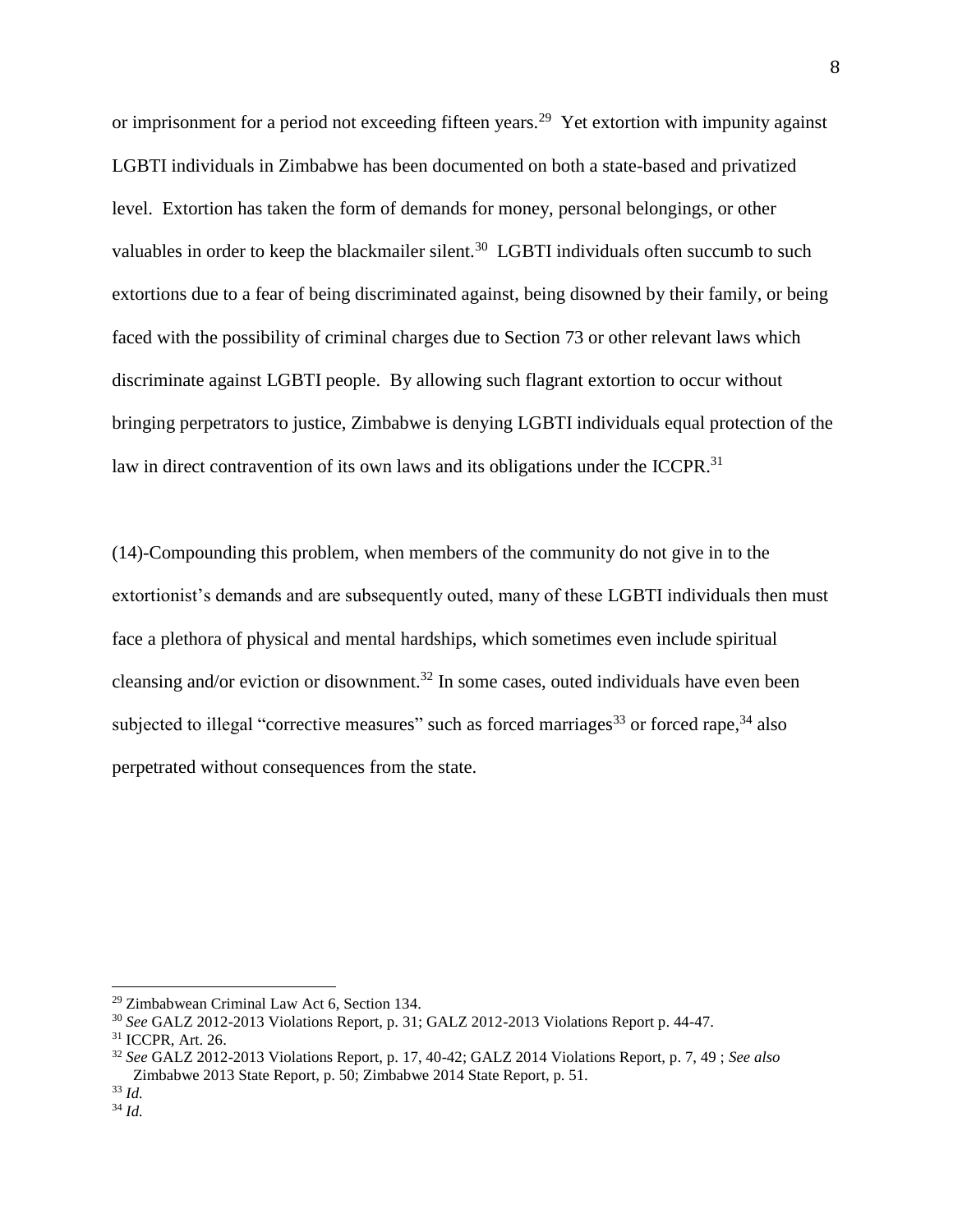### **4. Restrictions of Economic, Social, and Cultural Rights**

(15)-LGBTI individuals in Zimbabwe are also experiencing violations of their economic, social, and cultural rights in contravention of the many protections afforded under the ICESCR and other relevant conventions. For example, ICESCR Article 12 recognizes the right of everyone to enjoy the highest standard of physical and mental health, and the Committee on Economic, Social, and Cultural Rights ("CESCR") has called on States parties to take a number of necessary steps to achieve full realization of this right, including the creation of conditions which would assure appropriate medical services. In Zimbabwe, many LGBTI individuals have found themselves treated poorly when visiting public health institutions, therefore making it difficult for them to seek out and receive healthcare at the same level as heterosexual and cisgender individuals.<sup>35</sup>

(16)- Similarly, ICESCR Article 6 requires States parties to take appropriate measures to protect every individual's right to work. CESCR states that this right is essential for realizing other human rights and is an inherent part of human dignity.<sup>36</sup> The Committee interprets this right to include the right to freely choose and accept work, including the right not to be deprived of work unfairly.<sup>37</sup> Yet, since the last UPR reporting cycle, numerous LGBTI individuals have reported having their employment discontinued after supervisors and colleagues discovered their sexual

<sup>35</sup> *See* GALZ 2014 Violations Report, p.32. In December of 2014, a 28-year-old gay man reported that he was chastised by a health professional at a public health institution about his same sex activities from a public health institution after seeking treatment for an STI. GALZ 2012-2013 Violations Report, p. 37. In August 2013, two gay men reported negative attitudes from a receptionist while seeking Sexual and Reproductive Health services at a local health clinic.

<sup>36</sup> CESCR, ICESCR General Comment 18 para. 1.

<sup>37</sup> *See id* at para. 4.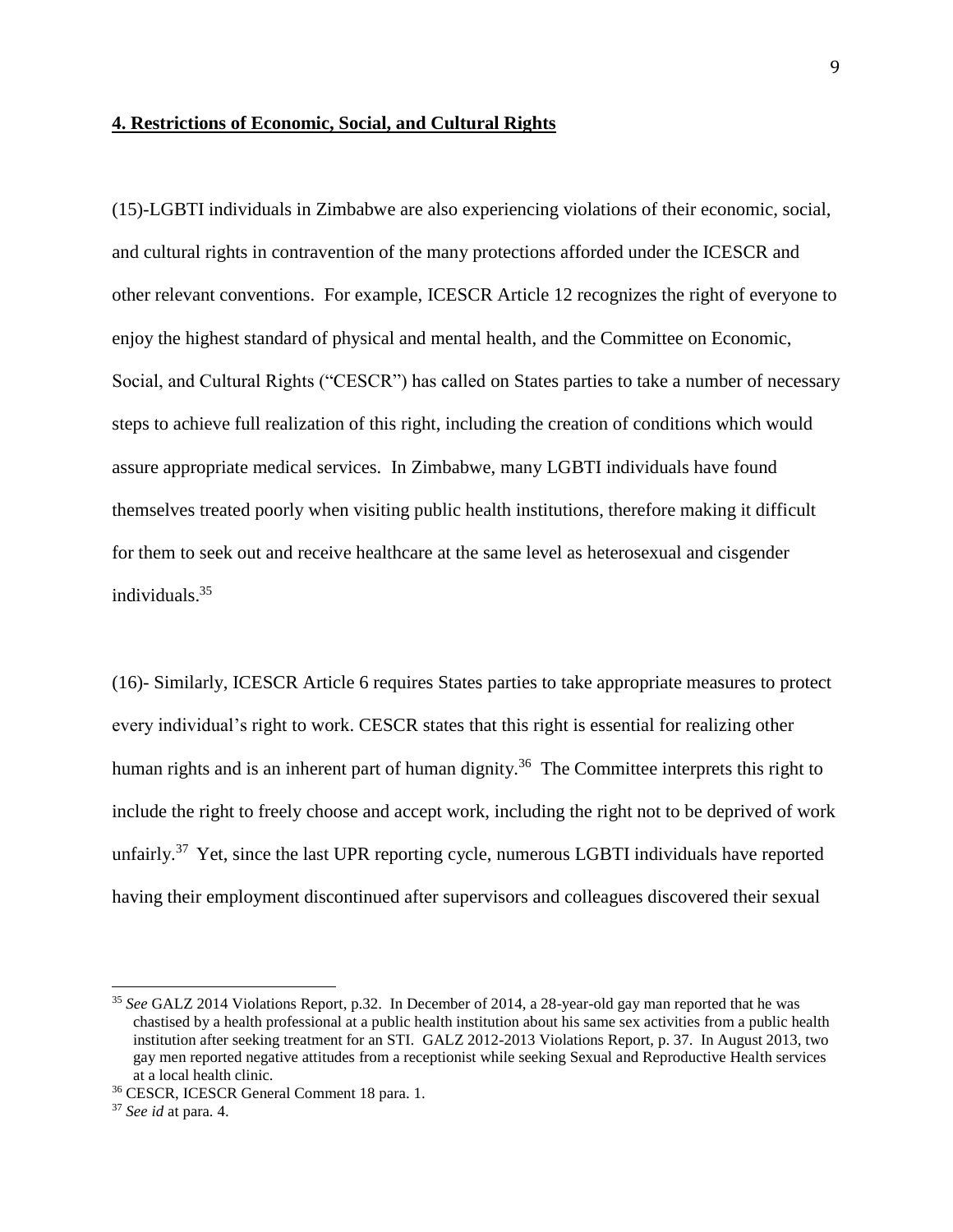orientation.<sup>38</sup> Outing has resulted in a number of instances where LGBTI individuals have been fired once their employers became aware of their status, and Zimbabwe has provided no means for reinstatement or other remedy.<sup>39</sup>

(17)- ICESCR Article 11 recognizes the right of everyone to an adequate standard of living which includes housing. Article 11 requires states to take appropriate actions to ensure the full realization of this right. The committee has interpreted this right to also protect against unlawful forced evictions.<sup>40</sup> However, the LGBTI population in Zimbabwe has reported high rates of eviction and homelessness.<sup>41</sup> In some cases, state officers forcibly evict individuals from their homes and intimidate them with violence or threats of violence.<sup>42</sup>

(18)- ICESCR Article 13 secures the right of everyone to education and recognizes that education enables all persons to effectively participate in a free society. The Committee has interpreted this right to explain that educational institutions must be accessible to all persons, especially vulnerable groups, in law and fact, without discrimination.<sup>43</sup> LGBTI persons in Zimbabwe have reported expulsions due to their sexual orientation or gender identity at both secondary and tertiary education levels; even without expulsion, many LGBTI individuals withdraw from school at an early age due to the effects of discrimination.<sup>44</sup>

<sup>38</sup> *See* GALZ 2014 Violations Report, p. 50. In September of 2014, a 24-year-old gay man was fired from his job at a local accounting firm after his colleagues learnt about his relationship with another man.

<sup>39</sup> *See* GALZ 2014 Violations Report, p. 32. In July, a 33-year old gay man was unfairly dismissed by his employer after he was publicly outed in a local newspaper.

<sup>40</sup> CESCR, ICESCR General Comment 7 para. 1.

<sup>41</sup> Zimbabwe 2014 State Report, p. 51-52.

<sup>42</sup> *See* GALZ 2012-2013 Violations Report, p. 20.

<sup>43</sup> CESCR, ICESCR General Comment 13 para. 6(b).

<sup>44</sup> Zimbabwe 2014 State Report, p. 51.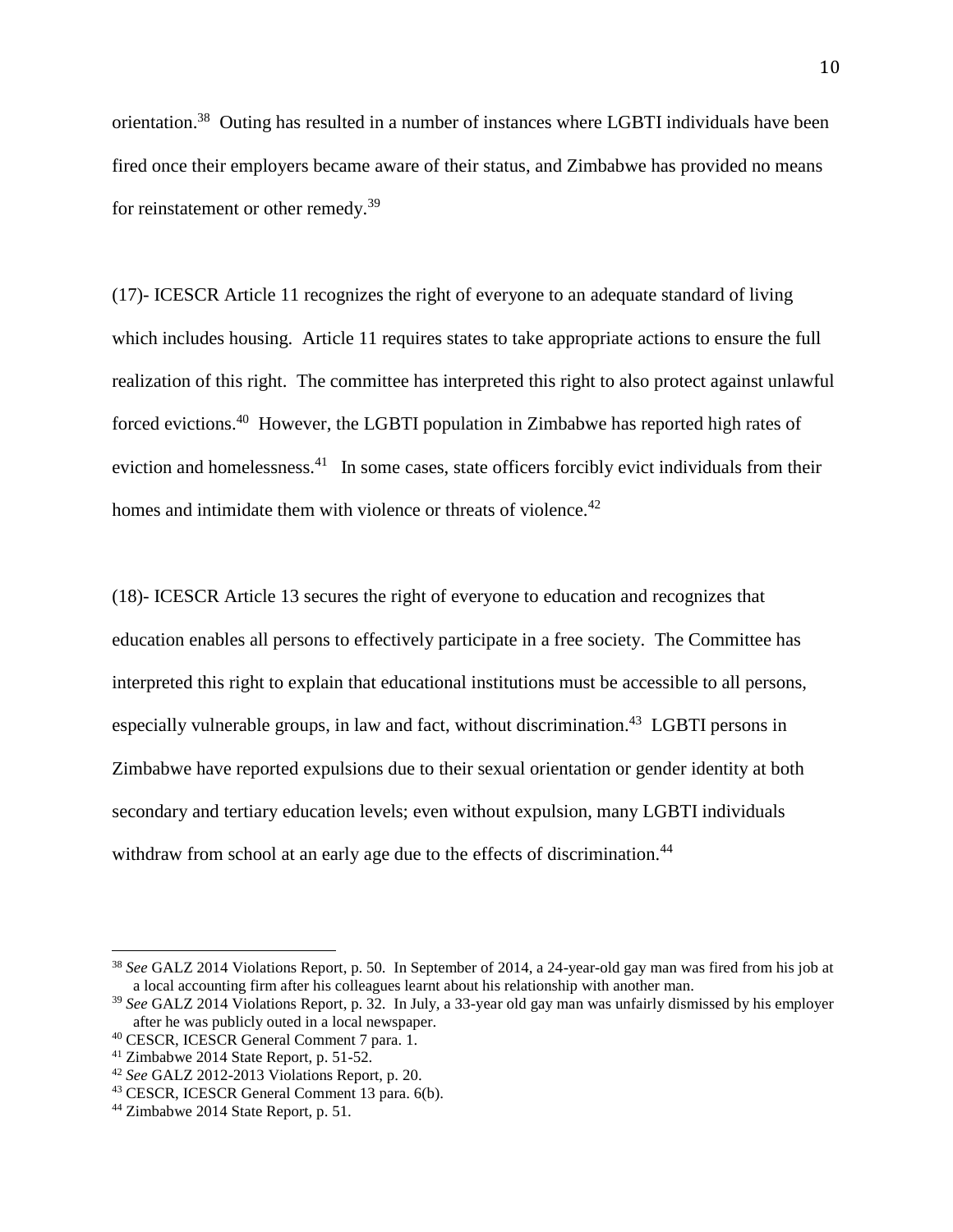## 5. **Violations of Freedom of Expression, Association, and Assembly**

(19)-Zimbabwe's violations of freedom of expression, association and assembly are in direct violation of related ICCPR's Articles 19, 21, and 22.<sup>45</sup> The H.R. Committee has clearly stated that derogations from protecting freedom of expression must not only be written in law, but must also be for a specific enumerated purpose, and must be necessary, proportional, and most narrowly tailored. Zimbabwe's government has persistently obstructed human rights organizations from standing up for the rights of LGBTI individuals.

(20)-Zimbabwe severely restricts freedom of expression and press. For example, Zimbabwe's *Censorship and Entertainments Control Act* prohibits the dissemination of "undesirable" publications, which is defined as "indecent or obscene or is offensive or harmful to public morals or is likely to be contrary to public health."<sup>46</sup> These laws have routinely been used to harass Zimbabwe's LGBTI population.

(21)-In 2002, Zimbabwe also passed the *Access to Information and Protection of Privacy Act*, which requires journalists and media companies to register with a government commission.<sup>47</sup> The Act gives the government the power to deny people to work as journalists and allows authorities to prosecute journalists and newspapers that oppose the government or that are

<sup>45</sup> *See* ICCPR Arts. 19, 21, 22.

<sup>46</sup> *See* World Report: Libraries and Intellectual Freedom, Zimbabwe, IFLA/FAIFE, (Dec. 1998), *available at*  http://www.ifla.org/files/assets/faife/publications/ifla-world-report/zimbabwe.pdf.

<sup>47</sup> *See* Access to Information and Protection of Privacy Act (AIPPA), Jun. 11, 2003, *available at*  http://archive.kubatana.net/html/archive/legisl/030611aippaamd.asp.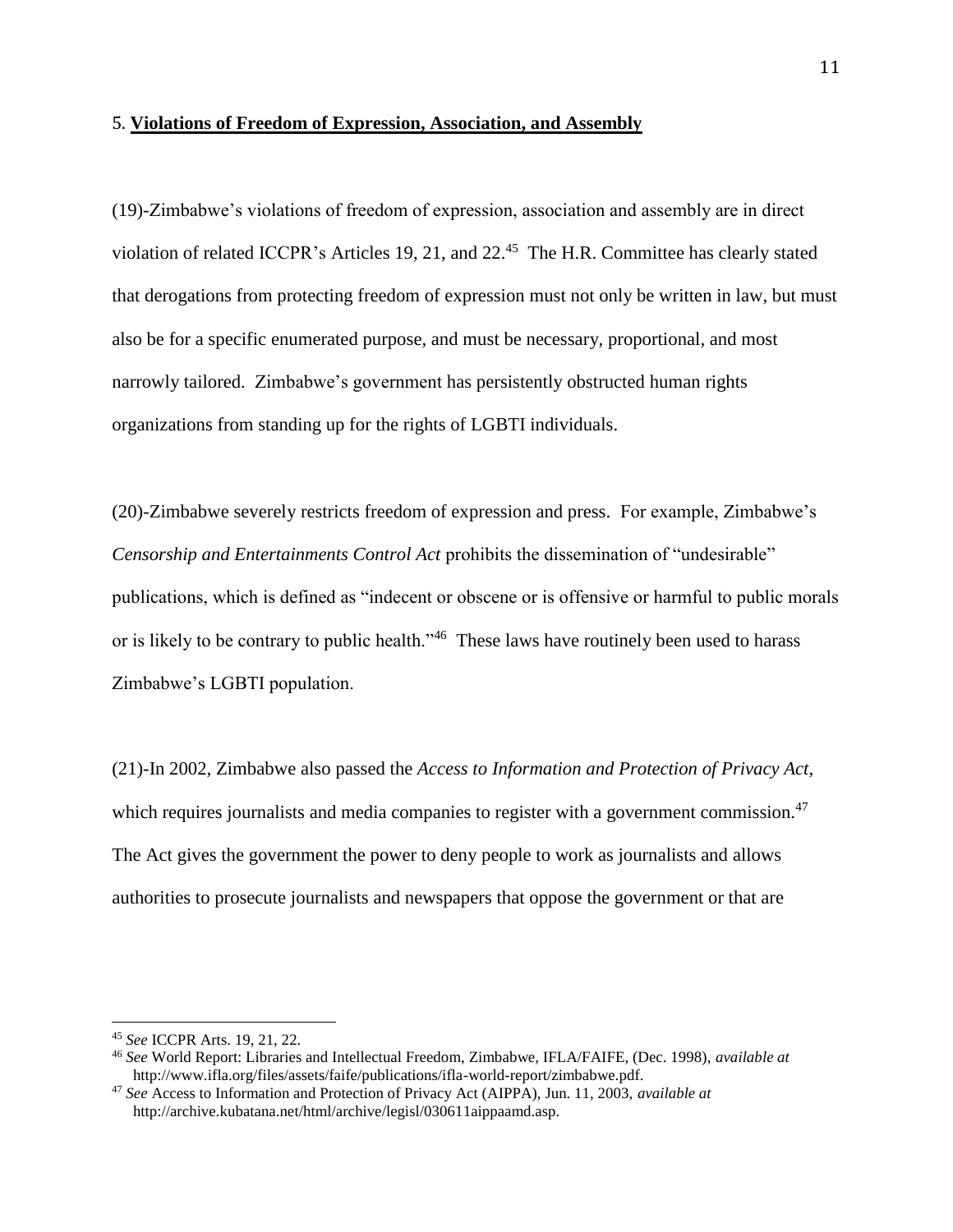independent.<sup>48</sup> As a part of President Mugabe's campaign against homosexuality, state media sources consistently report unfavorably about same sex relationships; Mugabe has also threatened to expel foreign diplomats who "promote" homosexuality.<sup>49</sup> As such, local media outlets also often cover LGBTI issues negatively.<sup>50</sup> Zimbabwe's *Censorship Act* has also been invoked to confiscate materials intended for use or addressed to LGBTI human rights organizations.

(22)-Freedoms of association and assembly have also been severely restricted by the Zimbabwean government in recent years. NGOs must comply with strict registration and funding requirements in order to operate in the country. In 2004, the Zimbabwean Parliament passed the *Non-Governmental Organizations Act*, which bars the registration of foreign NGOs engaged in "issues of governance," including human rights organizations, and bars domestic "governance" NGOs from receiving foreign funding.<sup>51</sup> This impacts the work of LGBTI rights organizations. The government also uses the state-controlled media to threaten NGOs, which it believes to be aligned with the political opposition or with Western interests such as the

<sup>48</sup> "Zimbabwe," Freedom House, 2006, https://freedomhouse.org/report/freedomworld/2006/zimbabwe?page=22&year=2006&country=7092.

<sup>49</sup> *See* "Acts of Violence, Discrimination, and Other Abuses Based on Sexual Orientation and Gender Identity," Bureau of Democracy, Human Rights, and Labor: Country Reports on Human Rights Practices for 2014: Zimbabwe, *available at* [http://www.state.gov/j/drl/rls/hrrpt/humanrightsreport/#wrapper;](http://www.state.gov/j/drl/rls/hrrpt/humanrightsreport/#wrapper) *see also supra* note 16.

 $50$  GALZ 2014 Violations Report, p. 52. Some news headlines from 2014 include "Gay Shemale causes stir in court," "Protruding manhood exposes gay activity," and "Rally behind President in fight against homosexuality." *Id.* (listing news articles from January 21, 2014 from the Chronicle, January 22, 2014 from the Chronicle, and March 9, 2016 from the Sunday Mail).

<sup>51</sup> "Freedom of Association Under Threat: The New Authoritarians' Offensive Against Civil Society," Freedom House, https://freedomhouse.org/report/freedom-association-under-threat-new-authoritarians-offensive-againstcivil-society/zimbabwe.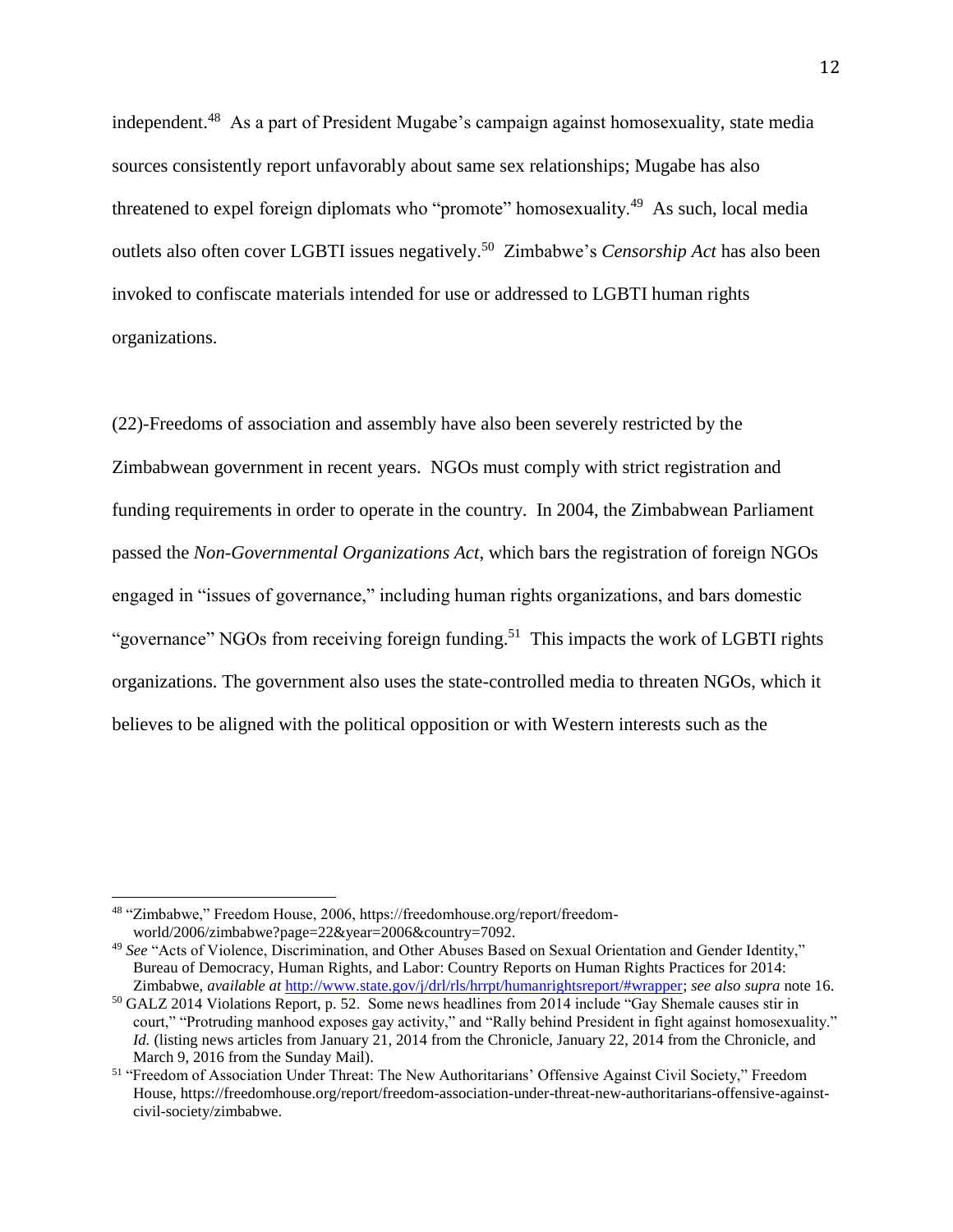protection of sexual minorities.<sup>52</sup> Members of NGOs perceived as such are routinely arrested, imprisoned, and assaulted.<sup>53</sup>

(23)-Zimbabwe's *2002 Public Order and Security Act* also severely restricts freedom of assembly.<sup>54</sup> The Act forces organizers to notify the police prior to any public meeting and failure to do so may result in both criminal and civil charges.<sup>55</sup> Security forces in the country often use the Act to declare demonstrations illegal, arrest or detain demonstrators, or curtail citizens' freedom of assembly and expression.<sup>56</sup> GALZ has experienced significant harassment and discrimination as a result of Zimbabwe's discriminatory policies.<sup>57</sup> In 2012, the police raided GALZ's offices several time and arrested GALZ members, charging them, including its

 $\overline{a}$ <sup>52</sup> *Id.*

http://www.state.gov/j/drl/rls/hrrpt/humanrightsreport/#wrapper.

<sup>53</sup> *Id.* For example, in 2014, one transgender female board members of the Bulawayo-based Sexual Rights Center, an organization dedicated to advancing the rights of sexual minorities, was arrested and subjected to degrading treatment, including a nonconsensual medical examination. *See* "Acts of Violence, Discrimination, and Other Abuses Based on Sexual Orientation and Gender Identity," Bureau of Democracy, Human Rights, and Labor: Country Reports on Human Rights Practices for 2014: Zimbabwe, *available at*

<sup>&</sup>lt;sup>54</sup> "Freedom of Association Under Threat: The New Authoritarians' Offensive Against Civil Society," Freedom House, https://freedomhouse.org/report/freedom-association-under-threat-new-authoritarians-offensive-againstcivil-society/zimbabwe.

<sup>55</sup> *Id.*

<sup>56</sup> *Id.*

<sup>57</sup> *See generally* GALZ 2014 Violations Report; *see also* "Acts of Violence, Discrimination, and Other Abuses Based on Sexual Orientation and Gender Identity," Bureau of Democracy, Human Rights, and Labor: Country Reports on Human Rights Practices for 2014: Zimbabwe, *available at* http://www.state.gov/j/drl/rls/hrrpt/humanrightsreport/#wrapper.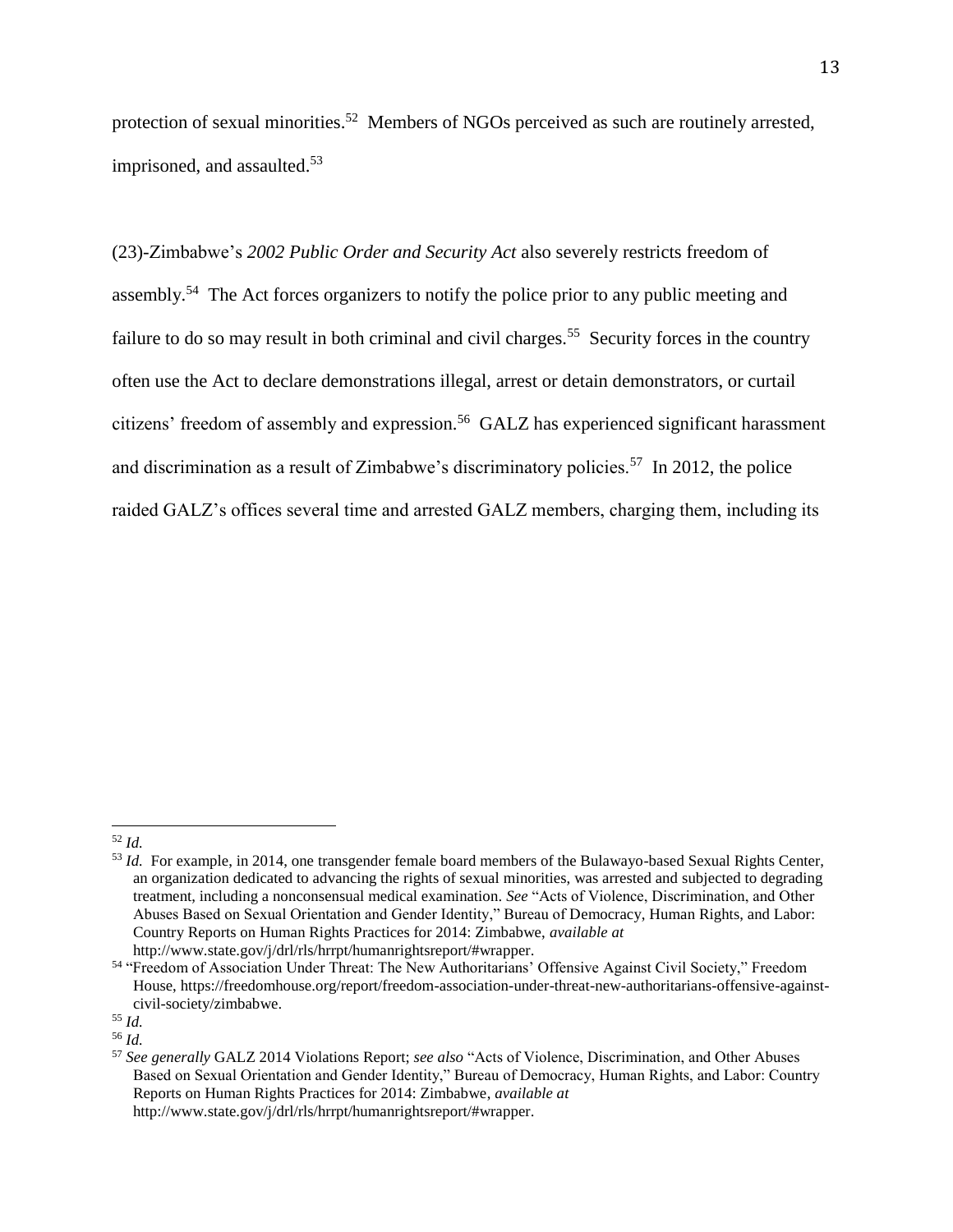chairperson, with running an unregistered organization.<sup>58</sup> Another attack on the GALZ offices occurred in 2013.<sup>59</sup>

### **Summary**

 $\overline{a}$ 

(24)-Zimbabwe is violating many of the fundamental human rights of LGBTI individuals within its jurisdiction. Furthermore, since the last UPR cycle, Zimbabwe has made virtually no effort to improve the lives of LGBTI citizens and has continued to systematically persecute them through discriminatory laws and practices, including allowing others to also violate the rights of the LGBTI community with impunity. State actors continue to arbitrarily arrest and detain sexual minorities. Various acts of violence are committed by both state actors and others the state allows to act with impunity. The state refuses to address extortion of LGBTI individuals. Rights to health, work, housing, and education are consistently abridged. Freedom of expression, association, and assembly are constantly curtailed. And most egregiously, Zimbabwe continues to criminalize same sex activity—which provides direct and indirect justification for all of the other rights violations.

<sup>58</sup> *See* "Acts of Violence, Discrimination, and Other Abuses Based on Sexual Orientation and Gender Identity," Bureau of Democracy, Human Rights, and Labor: Country Reports on Human Rights Practices for 2014: Zimbabwe, *available at* http://www.state.gov/j/drl/rls/hrrpt/humanrightsreport/#wrapper. The foundation for the charges was an alleged violation of the Public Order and Security Act; however, a local magistrate ruled in favor of GALZ's chairperson, citing the High Court's order that the law did not oblige GALZ to register under the law; *Id.* During one of the raids, the police confiscated property, including computers and documents, belonging to GALZ. Following prolonged trials, the High Court ruled the raid to be illegal and ordered the Ministry of Home Affairs to return the illegally confiscated property to GALZ. Additionally, a magistrate judge ruled in favor of Tholanah, holding that GALZ was not obligated to register the organization.

<sup>&</sup>lt;sup>59</sup> While a meeting was in progress, five men violently forced their entry into the GALZ office. The five men gathered all of the GALZ staff and board members and locked them up. While the staff was detained, the men vandalized and robbed the GALZ office, collecting personal items, such as cell phones, laptops, and others. As of the 2013 GALZ violations report, GALZ's attorneys are following up on the situation.